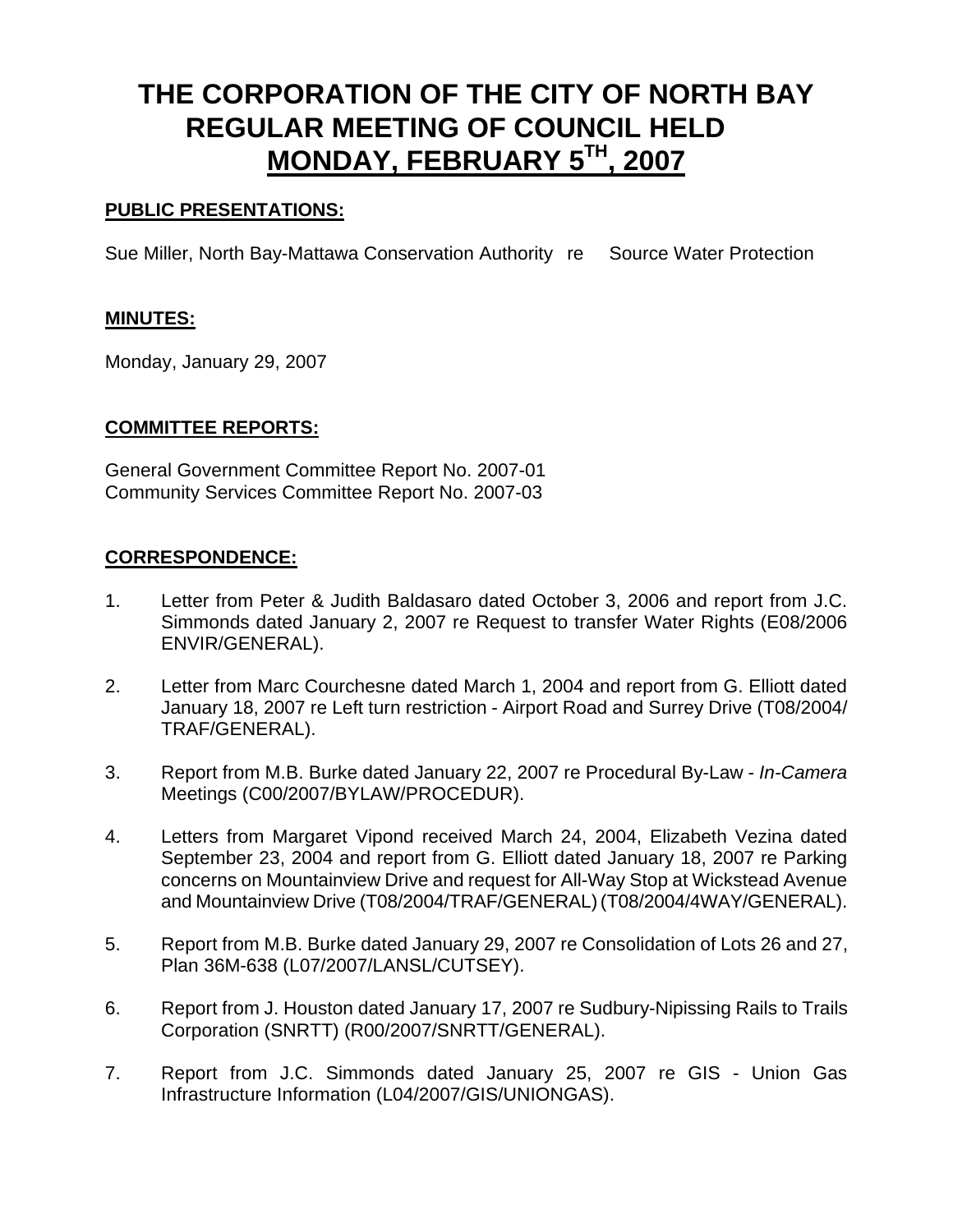- 8. Letter from Dr. David Tabachnick dated January 18, 2006 and report from G. Elliott dated January 24, 2007 re Request for All-Way Stop - McIntyre Street West and Harvey Street and request for parking restrictions - 700 Block McIntyre Street West (T02/2006/PARKI/PROHI) (T08/2006/4WAY/GENERAL).
- 9. Report from D. Cormier dated January 29, 2007 re 2007 Heritage Festival Management Committee appointments (M02/2007/HERIT/GENERAL).
- 10. Report from B.A. Rogers dated January 29, 2007 re 2007 Development Charge Rates (C00/2007/BYLAW/DEVCHRG).

#### **BY-LAWS FOR CONSIDERATION:**

#### **General Government - First, Second and Third readings:**

By-Law No. 2007-10 to authorize the sale of lands to Rey and Pat Charron (760 Jane Street).

By-Law No. 2007-12 to authorize the Memorial Gardens Improvement Program.

#### **Community Services - First and Second readings:**

By-Law No. 2007-14 to adopt Official Plan Amendment No. 107 (Consolidated Homes Ltd. - Golf Course Road).

By-Law No. 2007-15 to rezone certain lands on Golf Course Road (Consolidated Homes Ltd.).

#### **Community Services - First, Second and Third readings:**

By-Law No. 2007-13 to establish and regulate the North Bay Fire and Emergency Services and repeal By-Law No. 2000-30.

#### **Engineering & Works - First, Second and Third readings:**

By-Law No. 2007-11 to amend Traffic & Parking By-Law No. 2002-01, Schedule 5 (Designated Through Highways - Section 10), Schedule 6 (Stop Signs - Section 11) and Schedule 18 (No Parking Areas At Any Times - Section 28).

# **MOTIONS:**

Councillor Boldt re Ontario Disability Support Program Councillor Vaillancourt re Sustainable Funding - North Bay Parry Sound District Health Unit Councillor Chirico re Ontario Municipal Partnership Fund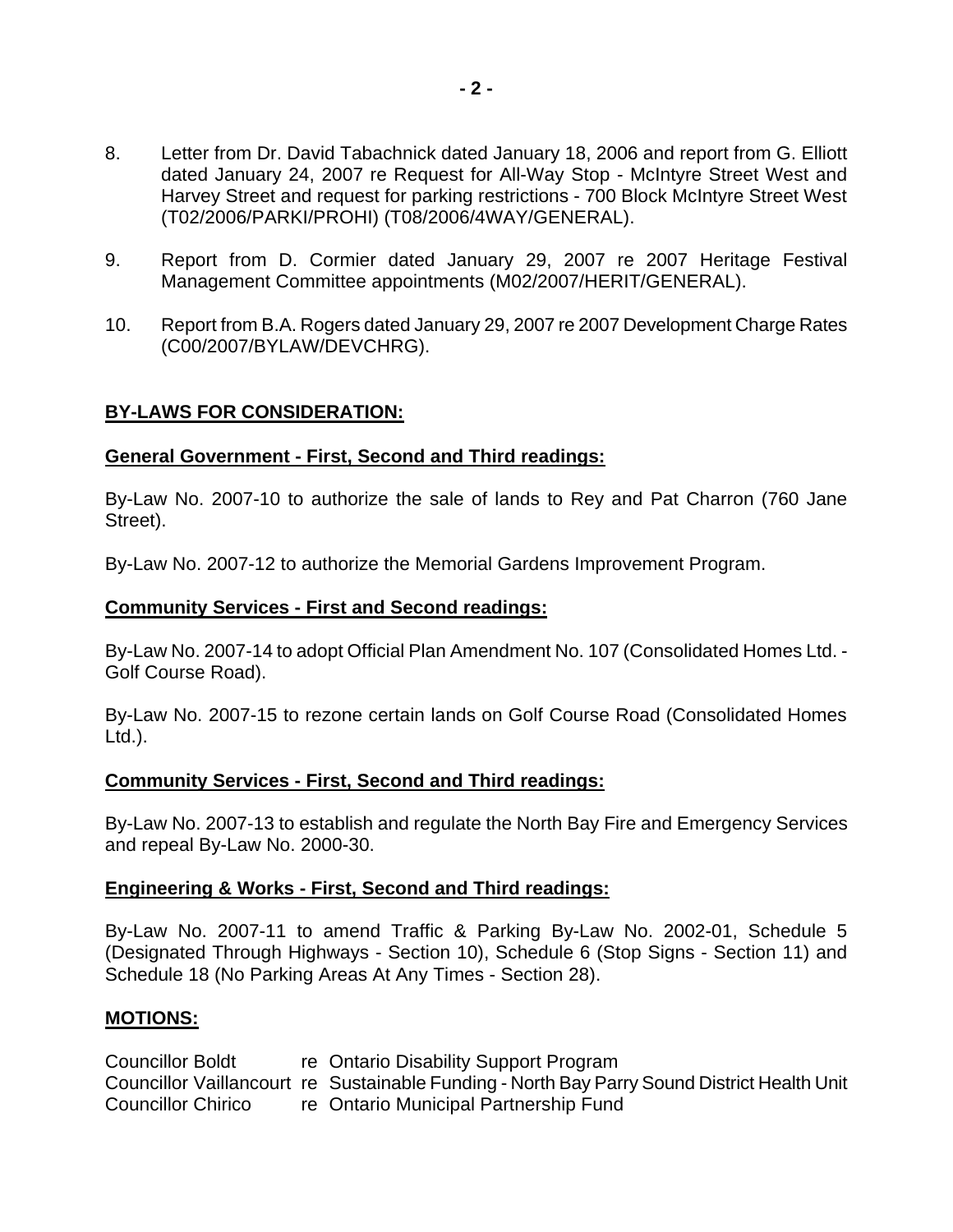# **IN-CAMERA CORRESPONDENCE:**

- 11. *Confidential* report from M.B. Burke dated January 22, 2007 re Property matter.
- 12. *Confidential* report from E. Richmond dated January 31, 2007 re Property matter.
- 13. *Confidential* report from M.B. Burke dated January 22, 2007 re Property matter.
- 14. *Confidential* report from D.G. Linkie dated January 31, 2007 re Personnel matter.

# **MOTION FOR RECONSIDERATION:**

# **QUESTIONS & ENQUIRIES:**

# **GIVING NOTICE:**

# **ADJOURNMENT:**